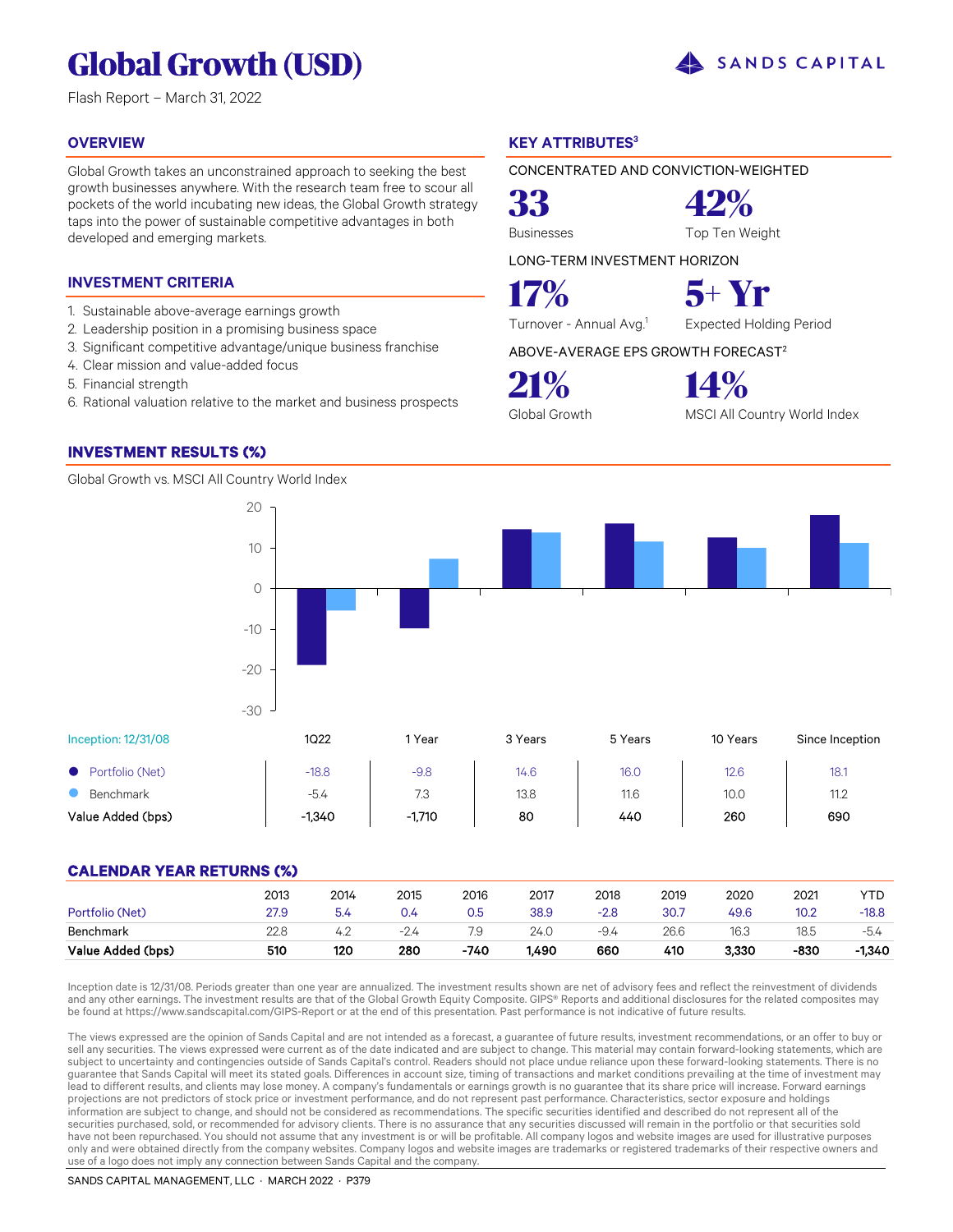#### **PORTFOLIO CHARACTERISTICS<sup>3</sup>**

|                                                   | Portfolio | <b>Benchmark</b> |
|---------------------------------------------------|-----------|------------------|
| Portfolio Businesses                              | 33        | 2.939            |
| Active Share <sup>4</sup>                         | 92%       | n/a              |
| 5-Year Historical EPS Growth                      | 24%       | 16%              |
| Consensus Long-Term EPS Growth                    | 21%       | 14%              |
| Consensus Forward P/E - Next 12 mos. <sup>5</sup> | 41x       | 16x              |
| Weighted Avg. Market Cap (\$B)                    | 261.9     | 415.1            |
| Median Market Cap (\$B)                           | 53.4      | 12.1             |
| Turnover - Trailing 12 mos. <sup>1</sup>          | 17%       | n/a              |
| Weighted Average Carbon Intensity <sup>14</sup>   | 26.5      | 192.0            |

#### **RETURN & VOLATILITY METRICS<sup>3</sup>**

| (Trailing 5 Years Net of Fees)        | Portfolio | <b>Benchmark</b> |
|---------------------------------------|-----------|------------------|
| Annualized Excess Return <sup>6</sup> | 4.3%      | n/a              |
| Beta <sup>16</sup>                    | 1.05      | 1.00             |
| Information Ratio <sup>7</sup>        | 0.4       | n/a              |
| R-Squared <sup>11</sup>               | 72.8%     | 100.0%           |
| Sharpe Ratio <sup>8</sup>             | 0.8       | 0.7              |
| Standard Deviation <sup>10</sup>      | 18.6%     | 15.0%            |
| Tracking Error <sup>9</sup>           | 9.7%      | n/a              |
| Up Capture <sup>12</sup>              | 121%      | 100%             |
| Down Capture <sup>13</sup>            | 103%      | 100%             |

 $\begin{tabular}{c} \hline \quad \quad & \quad \quad & \quad \quad \\ \hline \quad \quad & \quad \quad \\ \hline \quad \quad & \quad \quad \\ \hline \end{tabular}$ 

#### **TOP TEN HOLDINGS (42.1% OF ASSETS)<sup>3</sup>**

amazon ASML VISA Alphabet Dexcom adyen Entain

| Company              | Sector <sup>19</sup>          | Domicile <sup>15</sup> | Portfolio (%) | <b>Owned Since</b> |
|----------------------|-------------------------------|------------------------|---------------|--------------------|
| Amazon               | <b>Consumer Discretionary</b> | <b>United States</b>   | 5.3           | 2015               |
| <b>ASML Holding</b>  | Information Technology        | <b>Netherlands</b>     | 4.8           | 2010               |
| Visa                 | Information Technology        | United States          | 4.7           | 2008               |
| Alphabet             | <b>Communication Services</b> | <b>United States</b>   | 4.4           | 2008               |
| Dexcom               | <b>Health Care</b>            | <b>United States</b>   | 4.2           | 2020               |
| Adyen                | Information Technology        | <b>Netherlands</b>     | 3.8           | 2018               |
| Entain               | <b>Consumer Discretionary</b> | United Kingdom         | 3.8           | 2019               |
| Nike                 | <b>Consumer Discretionary</b> | <b>United States</b>   | 3.8           | 2010               |
| Atlassian            | Information Technology        | Australia              | 3.6           | 2018               |
| Edwards Lifesciences | <b>Health Care</b>            | <b>United States</b>   | 3.6           | 2015               |

#### **SECTOR EXPOSURE3,19**

|                               | <b>Portfolio</b> | <b>Relative to Benchmark</b> |
|-------------------------------|------------------|------------------------------|
| Information Technology        | 39.0             | 16.6                         |
| <b>Consumer Discretionary</b> | 25.9             | 14.2                         |
| <b>Health Care</b>            | 12.4             | 0.5                          |
| <b>Communication Services</b> | 10.0             | 1.9                          |
| Materials                     | 3.8              | $-1.2$                       |
| Financials                    | 2.1              | $-12.5$                      |
| <b>Consumer Staples</b>       | 2.0              | $-4.9$                       |
| Industrials                   | 1.1              | $-8.4$                       |
| Energy                        |                  | -4.3                         |
| Utilities                     |                  | $-2.9$                       |
| <b>Real Estate</b>            |                  | $-2.7$                       |
| [Cash]                        | 3.7              | 3.7                          |

#### **REGIONAL EXPOSURE3,15**

|                      | <b>Portfolio</b> | <b>Relative to Benchmark</b> |     |  |  |
|----------------------|------------------|------------------------------|-----|--|--|
| Developed            | 84.4             | $-4.6$                       |     |  |  |
| US/Canada            | 56.9             | $-7.6$                       |     |  |  |
| W. Europe            | 16.6             |                              | 0.7 |  |  |
| Developed Asia       | 10.8             |                              | 2.3 |  |  |
| Emerging             | 11.9             |                              | 0.7 |  |  |
| <b>Emerging Asia</b> | 9.0              |                              | 0.4 |  |  |
| Latin America        | 2.9              |                              | 1.8 |  |  |
| Mid-East & Africa    |                  | $-1.3$                       |     |  |  |
| E. Europe            |                  | $-0.2$                       |     |  |  |
| [Cash]               | 3.7              |                              | 3.7 |  |  |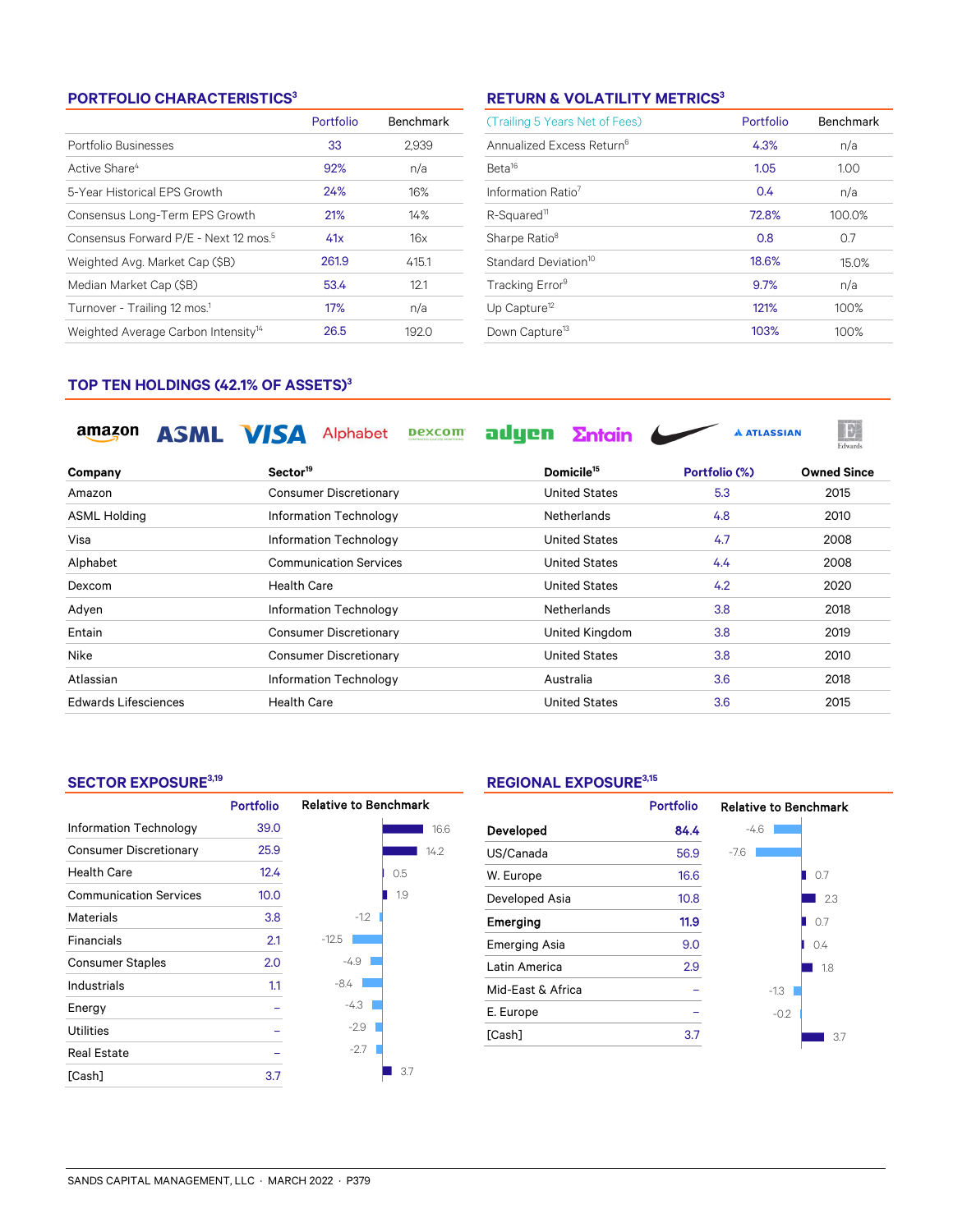#### **CONTRIBUTION (%)<sup>20</sup>**

Top Absolute Contributors Top Absolute Detractors Top Absolute Detractors QUARTER TO DATE

| <b>Company Name</b>  | Average<br>Weight | Return | Contribution | <b>Company Name</b> | Average<br>Weight | <b>Return</b> | Contribution |
|----------------------|-------------------|--------|--------------|---------------------|-------------------|---------------|--------------|
| iRhythm Technologies | 1.6               | 33.8   | 0.5          | Sea                 | 3.2               | $-46.5$       | $-2.0$       |
| Visa                 | 4.5               | 2.5    | 0.2          | Shopify             | 2.9               | $-50.9$       | $-1.9$       |
| Sika                 | 0.6               | 0.8    | 0.2          | Netflix             | 3.0               | $-37.8$       | $-1.3$       |
| CP All               | 2.0               | 10.7   | 0.2          | Zalando             | 2.7               | $-36.7$       | $-1.2$       |
| Dexcom               | 3.5               | $-4.7$ | O.1          | Align Technology    | 2.8               | $-33.7$       | $-1.1$       |

#### TRAILING 1 YEAR

| <b>Company Name</b>         | Average<br>Weight | Return | Contribution | <b>Company Name</b> | Average<br>Weight | Return  | Contribution |
|-----------------------------|-------------------|--------|--------------|---------------------|-------------------|---------|--------------|
| Dexcom                      | 3.1               | 42.4   | 1.0          | Zalando             | 3.3               | $-47.9$ | $-1.5$       |
| Alphabet                    | 4.0               | 34.9   | IJ           | Sea                 | 5.3               | $-46.3$ | $-1.4$       |
| <b>Edwards Lifesciences</b> | 3.2               | 40.7   | 0.8          | Shopify             | 3.5               | $-38.9$ | $-1.2$       |
| Titan                       | 2.2               | 57.1   | O.7          | Twilio              | 1.6               | $-51.6$ | $-1.0$       |
| Atlassian                   | 3.3               | 39.4   | O.,          | Netflix             | 3.1               | $-28.2$ | $-1.0$       |

#### TRAILING 3 YEAR

| <b>Company Name</b> | Average<br>Weight | Return | Contribution | <b>Company Name</b>                | Average<br>Weight | Return  | <b>Contribution</b> |
|---------------------|-------------------|--------|--------------|------------------------------------|-------------------|---------|---------------------|
| Shopify             | 3.4               | 227.2  |              | Bluebird Bio                       | 0.6               | $-61.2$ | $-1.6$              |
| ASML Holding        | 4.5               | 264.3  | 6.6          | Maruti Suzuki                      | 0.8               | $-32.3$ | $-1.3$              |
| Sea                 | 3.6               | 221.2  | 6.4          | Twilio                             | 0.7               | $-47.3$ | $-0.9$              |
| Amazon              | 4.5               | 83.1   | 4.2          | <b>Block</b>                       | 0.4               | $-45.5$ | $-0.8$              |
| Adyen               | 3.3               | 156.8  | 3.5          | <b>Housing Development Finance</b> | 2.3               | 11.0    | $-0.6$              |

#### TRAILING 5 YEAR

| <b>Company Name</b> | Average<br>Weight | Return | Contribution | <b>Company Name</b>    | Average<br>Weight | Return  | <b>Contribution</b> |
|---------------------|-------------------|--------|--------------|------------------------|-------------------|---------|---------------------|
| Shopify             | 3.0               | 892.7  | 11.7         | Bluebird Bio           | 0.3               | $-61.2$ | $-1.6$              |
| Amazon              | 4.5               | 267.7  | 9.3          | ASOS                   | 0.7               | $-49.2$ | $-1.6$              |
| ASML Holding        | 4.1               | 424.1  | 8.9          | Incyte                 | 1.0               | $-25.2$ | $-1.3$              |
| Visa                | 4.8               | 157.7  |              | Chipotle Mexican Grill | 0.2               | $-30.6$ | $-1.0$              |
| Alibaba             | 3.9               | 13.6   | 6.7          | Eicher Motors          | 0.8               | $-55.4$ | $-1.0$              |

With the exception of POS where actual transacted prices are used, contributions are calculated using end d and y prices, and do not reflect actual purpose presentation of the exception of the exception of the exception Am methodology for the attribution analysis and complete list detailing each holding's attribution please contact a member of the Client Relations Team at 703-562-4000.<br>MSCI makes no express or implied warranties or represent may not be further redistributed or used as a basis for other indices or any securities or financial products. This report is not approved, reviewed or produced by MSCI.<br>The companies illustrated represent a sub-set of cur